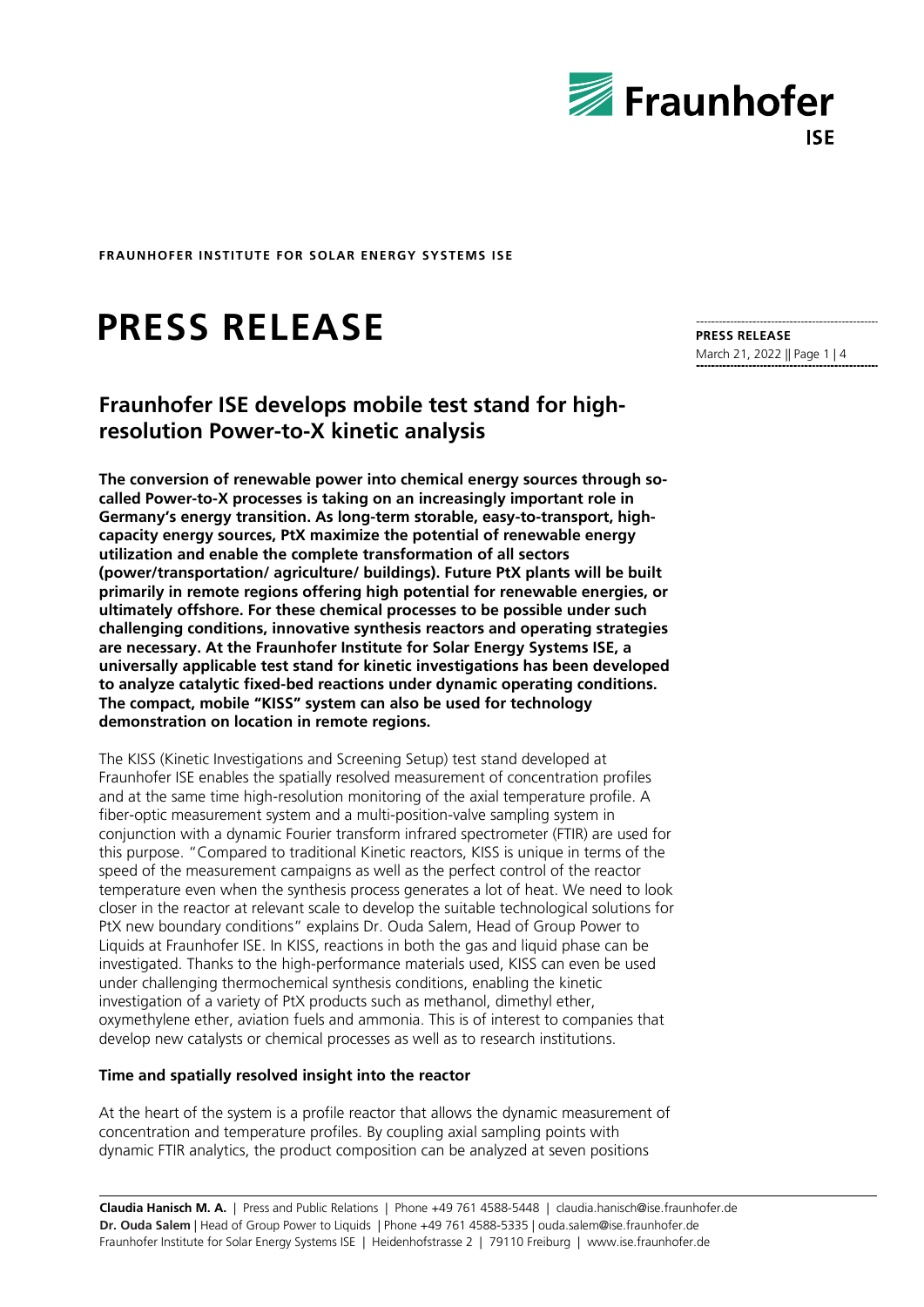

across the length of the reactor. All relevant reaction parameters are therefore determined in a time and spatially resolved manner. High-precision kinetic models can be developed – even for complex reaction networks.

Combined with the dynamic analysis unit, the extensive automation of the test stand (24/7 operation) allows measurement campaigns to be realized in a record of time. Besides kinetic measurement, KISS is also suitable for long-term measurements and measurements involving components that could potentially damage the catalyst and inhibit the reaction. This will bring new insights into the deactivation behavior of catalysts.



Pressure and temperature parameter windows with the PtX synthesis processes that can be covered by KISS. © Fraunhofer ISE

#### **Simulation and experiments on one platform**

An extensive simulation platform is coupled with KISS setup enabling the processing of experimental data and its comparison with existing kinetic models. The experimental results and performance of new catalysts can therefore be compared against the state of the art developments. New kinetic models can be regressed on the basis of the measured profile data. By combining measurement data from the experiment with simulation software, it can be applied to much bigger production scales and much more cost-effective PtX paths as a consequence.

The Fraunhofer-Gesellschaft based in Germany is the world's leading applied research organization. Prioritizing key future-relevant technologies and commercializing its findings in business and industry, it plays a major role in the innovation process. A trailblazer and trendsetter in innovative developments and research excellence, it is helping shape our society and our future. Founded in 1949, the Fraunhofer-Gesellschaft currently operates 76 institutes and research units throughout Germany. Over 30,000 employees, predominantly scientists and engineers, work with an annual research budget of €2.9 billion. Fraunhofer generates €2.5 billion of this from contract research.

#### **PRESS RELEASE** March 21, 2022 || Page 2 | 4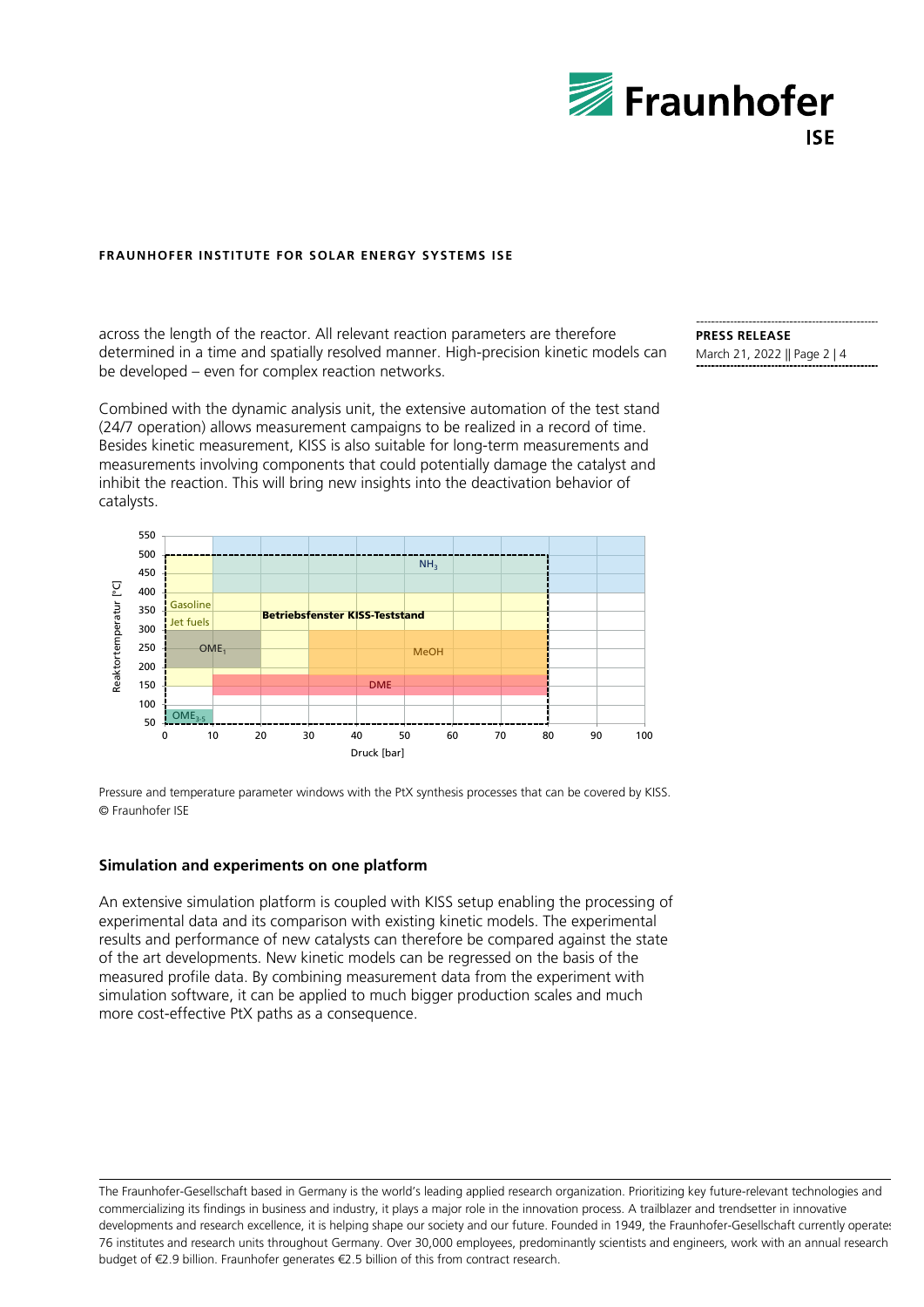

### **PRESS RELEASE**

March 21, 2022 || Page 3 | 4

#### **Profile reactor in use: novel dimethyl ether and ammonia synthesis**

The test stand has already been used successfully for DME synthesis. Contrarily to the conventional synthesis, here the reaction in focus takes place in the liquid phase at a moderate reaction temperature, creating new opportunities for process intensification and energy-efficient production using reactive distillation approach under development at Fraunhofer ISE. During the measurement campaign, an unexpected dynamic shrinkage of the catalytic bed occurred with the catalyst under investigation. "Thanks to the fiber-optic measurement technology, the shrinkage was quantified in a timeresolved manner based on the shift in the temperature profile in the reactor and as a result reflected in the modeling precision. This underlines the added value of KISS compared to traditional kinetic test stands," reports Malte Semmel, doctoral student and KISS plant co-developer in the Group Power to Liquids.



Front view of the reactor with open furnace door. The compact and mobile system is designed for use on location. © Fraunhofer ISE

The Fraunhofer-Gesellschaft based in Germany is the world's leading applied research organization. Prioritizing key future-relevant technologies and commercializing its findings in business and industry, it plays a major role in the innovation process. A trailblazer and trendsetter in innovative developments and research excellence, it is helping shape our society and our future. Founded in 1949, the Fraunhofer-Gesellschaft currently operates 76 institutes and research units throughout Germany. Over 30,000 employees, predominantly scientists and engineers, work with an annual research budget of €2.9 billion. Fraunhofer generates €2.5 billion of this from contract research.